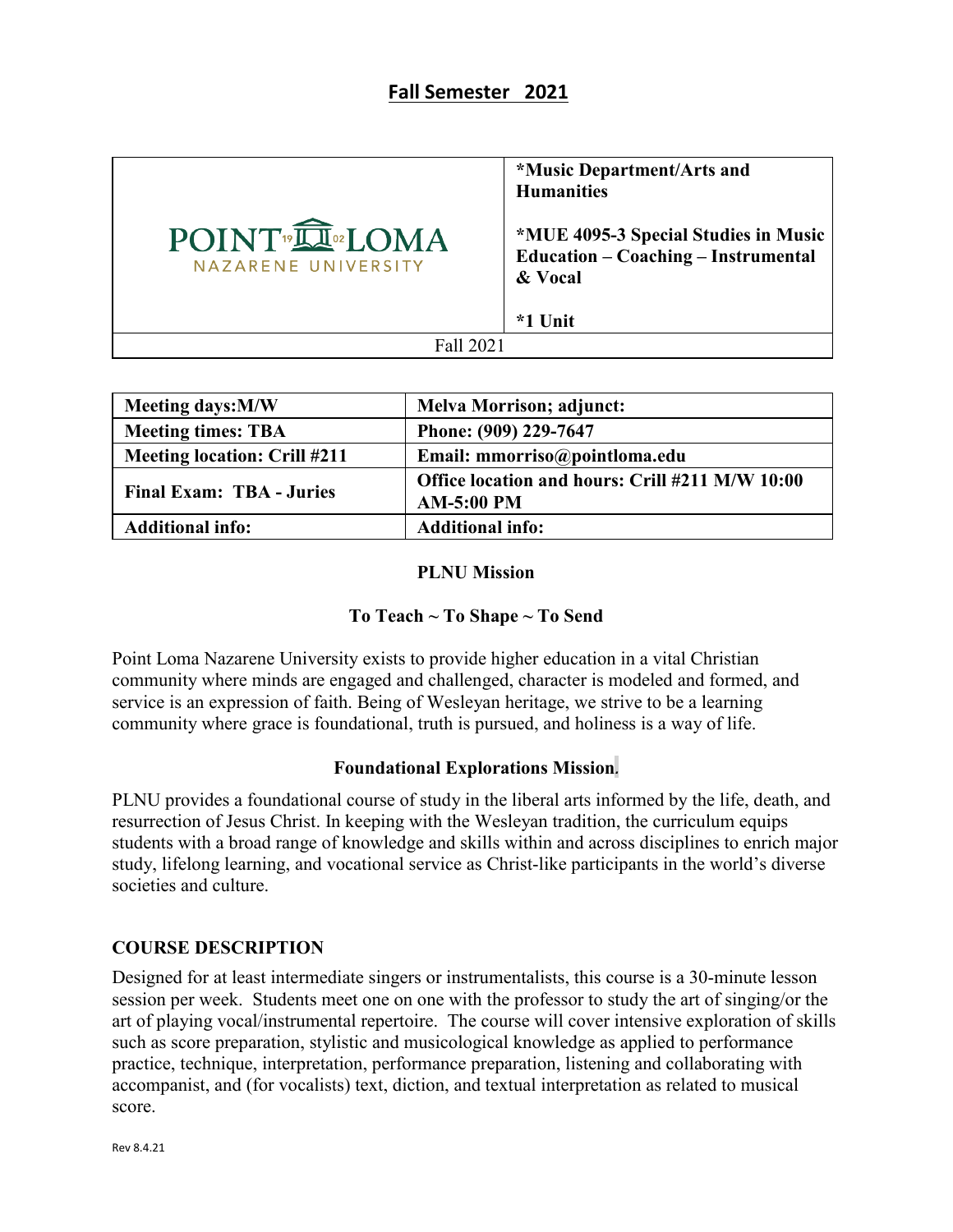## **COURSE LEARNING OUTCOMES**

Due to the nature of the difference of individual skill levels, the learning outcomes will be personalized according to the needs of each individual student. Overall learning outcomes include:

Voice students will have a greater understanding of diction, text, and interpretation of assigned music.

Instrumental students will have a greater understanding of articulation, phrasing, and interpretation of assigned music.

Students will develop a greater knowledge of the language of music and understanding how the composer intends the music to be performed.

Students will acquire the skills needed for a more effective collaboration with a pianist such as listening, anticipating, breathing, interplay of musical parts, how to interpret the music, style, and phrasing.

## **FOUNDATIONAL EXPLORATIONS LEARNING OUTCOMES**

Students who participate completely in this course and commit to the amount of time required should expect:

Thorough understanding of music assigned by voice/instrumental teachers. Ability to communicate clearly with other collaborative artists. More confidence in performance abilities and outlook in a variety of settings.

## **REQUIRED TEXTS AND RECOMMENDED STUDY RESOURCES**

3-ring binder

List of pieces assigned by voice/instrumental instructor that is kept updated.

Carefully prepared music placed in binder:

Music must be double-sided, three-hole punched, with all notes legible.

Voice students must have text translations and IPA available.

Music needs to have title, composer and lyricist written on the first page.

Pencil

Recording device.

## **COURSE CREDIT HOUR INFORMATION**

In the interest of providing sufficient time to accomplish the stated Course Learning Outcomes, this class meets the PLNU credit hour policy for a  $\perp$  unit class delivered over  $\perp$  15 weeks. It is anticipated that students will spend a minimum of 37.5 participation hours per credit hour on their coursework. For this course, students will spend an estimated 37.5 total hours meeting the course learning outcomes.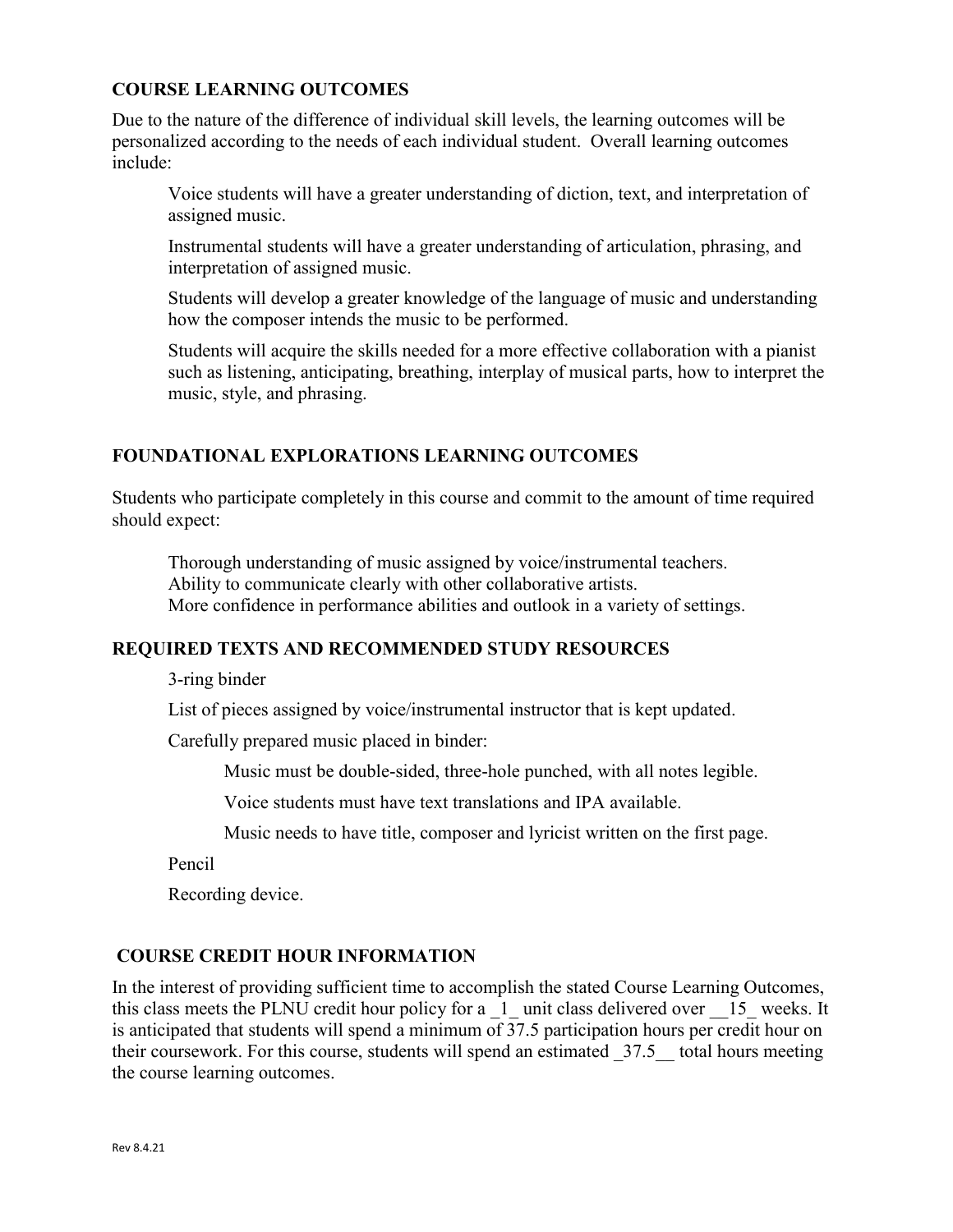### **ASSESSMENT AND GRADING**

Assessment is based on:

*Preparation for coaching sessions.*

Music should be studied before coaching.

Background study of piece should be done:

Research entire work that piece is from (know the synopsis of opera, other movements, etc.)

Spend time with interpretation of text (vocalists) or overlay of programmatic ideas, etc.

Repertoire should be studied by listening to at least three different recordings and be prepared to discuss evaluation of specific recordings studied.

#### *Improvement during and in-between coaching sessions.*

There should be clear evidence of good rehearsal techniques.

Music should be memorized thoroughly and efficiently.

All repertoire should be studied every week.

Musicality, phrasing, correct placement of tone, consistently good intonation, careful attention to dynamics, breath control, diction (vocalists), articulation, and awareness of entire score (the connection between soloist and orchestra/pianist) should continue to improve as the semester progresses.

#### *Professionalism during coaching sessions, juries, and performances.*

Promptness

Respectfulness

Commitment to excellence at all times

No unexcused absences

I will not make up a coaching session unless notified ahead of time and there is a legitimate reason to miss.

I will make up a coaching session if my schedule causes the issue.

#### GRADING will be based on:

| Preparation                     | 40% |
|---------------------------------|-----|
| Improvement                     | 40% |
| Professionalism                 | 10% |
| Juries/forum/other performances | 10% |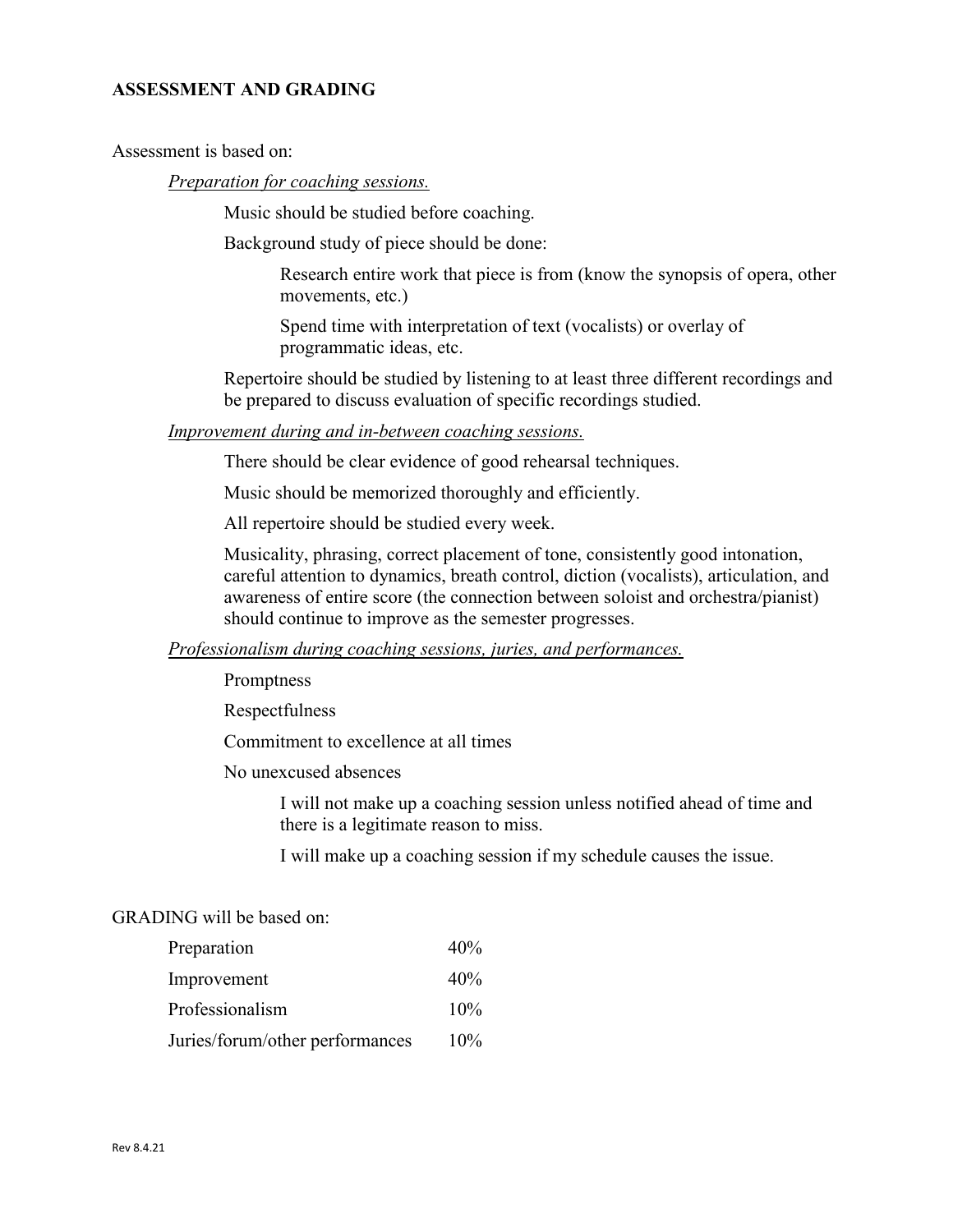| $A$ 93-100    | $B+87-89$      | $C+77-79$     | $ID+67-69$    | F Less than 59 |
|---------------|----------------|---------------|---------------|----------------|
| $A - 90 - 92$ | <b>B</b> 83-86 | $C$ 73-76     | $D$ 63-66     |                |
|               | $B - 80 - 82$  | $C - 70 - 72$ | $D - 60 - 62$ |                |

**Sample Standard Grade Scale Based on Percentages**

# **STATE AUTHORIZATION**⍟

State authorization is a formal determination by a state that Point Loma Nazarene University is approved to conduct activities regulated by that state. In certain states outside California, Point Loma Nazarene University is not authorized to enroll online (distance education) students. If a student moves to another state after admission to the program and/or enrollment in an online course, continuation within the program and/or course will depend on whether Point Loma Nazarene University is authorized to offer distance education courses in that state. It is the student's responsibility to notify the institution of any change in his or her physical location. Refer to the map on [State Authorization](https://www.pointloma.edu/offices/office-institutional-effectiveness-research/disclosures) to view which states allow online (distance education) outside of California.

# **INCOMPLETES AND LATE ASSIGNMENTS**

All assignments are to be submitted/turned in by the beginning of the class session when they are due. Incompletes will only be assigned in extremely unusual circumstances.

## **PLNU COPYRIGHT POLICY**

Point Loma Nazarene University, as a non-profit educational institution, is entitled by law to use materials protected by the US Copyright Act for classroom education. Any use of those materials outside the class may violate the law.

# **PLNU ACADEMIC HONESTY POLICY®**

Students should demonstrate academic honesty by doing original work and by giving appropriate credit to the ideas of others. Academic dishonesty is the act of presenting information, ideas, and/or concepts as one's own when in reality they are the results of another person's creativity and effort. A faculty member who believes a situation involving academic dishonesty has been detected may assign a failing grade for that assignment or examination, or, depending on the seriousness of the offense, for the course. Faculty should follow and students may appeal using the procedure in the university Catalog. See [Academic Policies](https://catalog.pointloma.edu/content.php?catoid=52&navoid=2919#Academic_Honesty) for definitions of kinds of academic dishonesty and for further policy information.

# **PLNU ACADEMIC ACCOMMODATIONS POLICY**

PLNU is committed to providing equal opportunity for participation in all its programs, services, and activities. Students with disabilities may request course-related accommodations by contacting the Educational Access Center (EAC), located in the Bond Academic Center [\(EAC@pointloma.edu](mailto:EAC@pointloma.edu) or 619-849-2486). Once a student's eligibility for an accommodation has been determined, the EAC will issue an academic accommodation plan ("AP") to all faculty who teach courses in which the student is enrolled each semester.